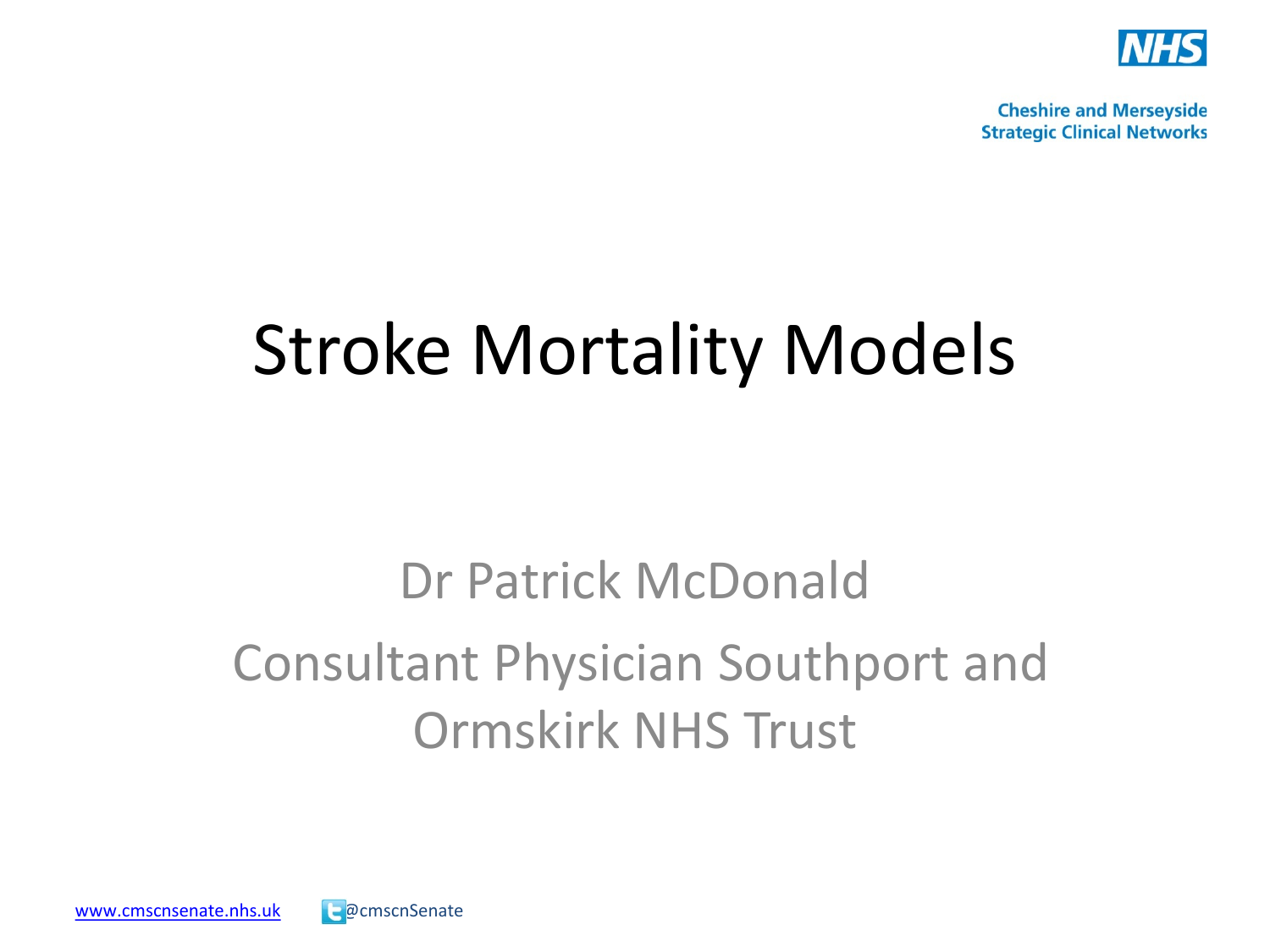

### **Dr Foster Alert**

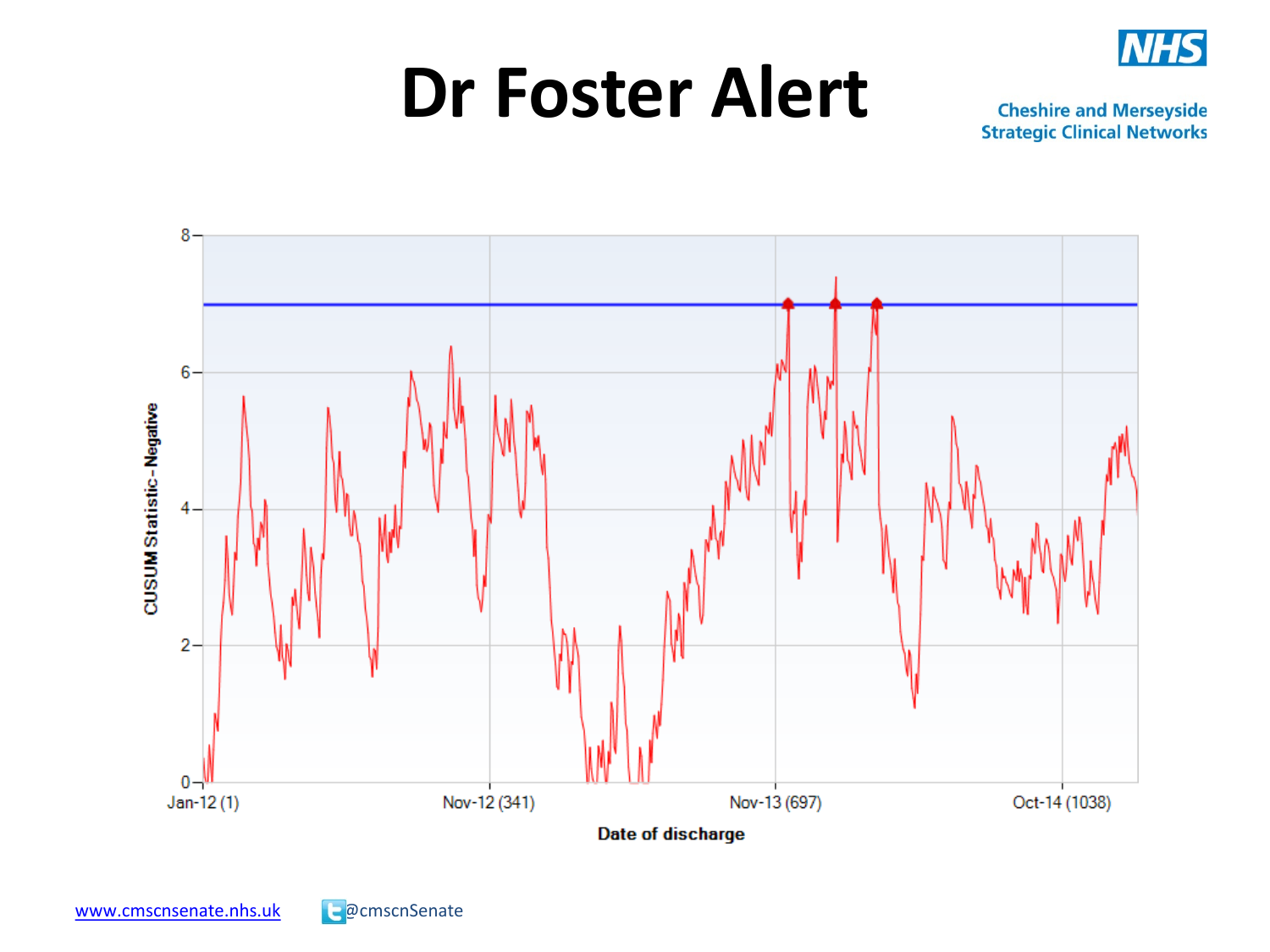## **The Sunday Telegraph**



### Shamed: top hospitals<sub>F</sub> with worst death rates















charge-ting

### **The Observer** Eleven more hospitals as centre of safety scandal



#### Worst hospitals 'free to go on failing'

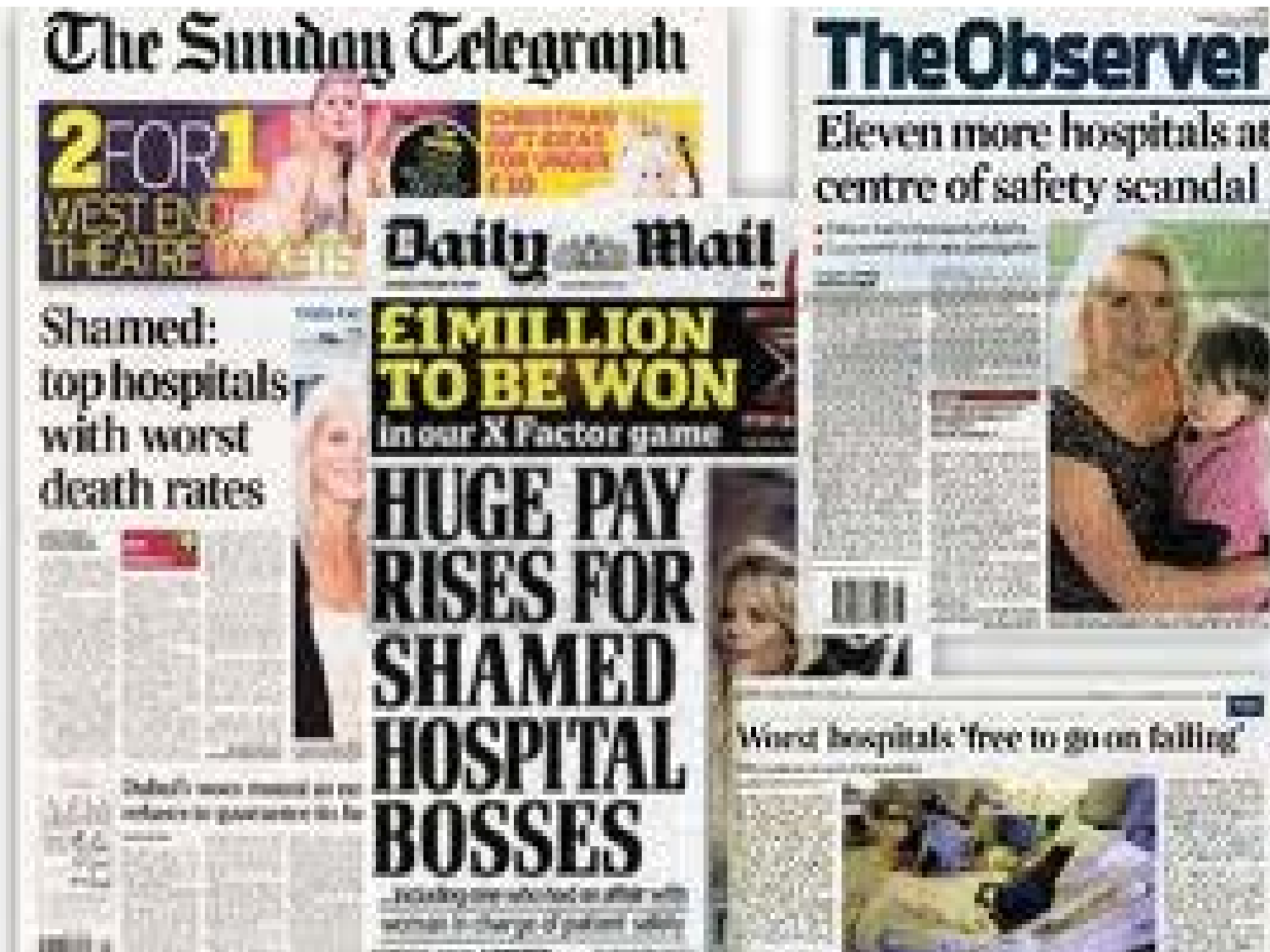

**Cheshire and Merseyside** 

### **Strategic Clinical Networks** The Daily Telegraph

**Thousands more NHS deaths could have been prevented, government adviser says "At least 20,000 hospital deaths could have been prevented if warnings about high mortality rates had been acted on quickly".** 



@legalaware Problems tackled by denial, trying to "discredit" warning data, recoding palliative care deaths, spin from top NHS & to Cabinet.

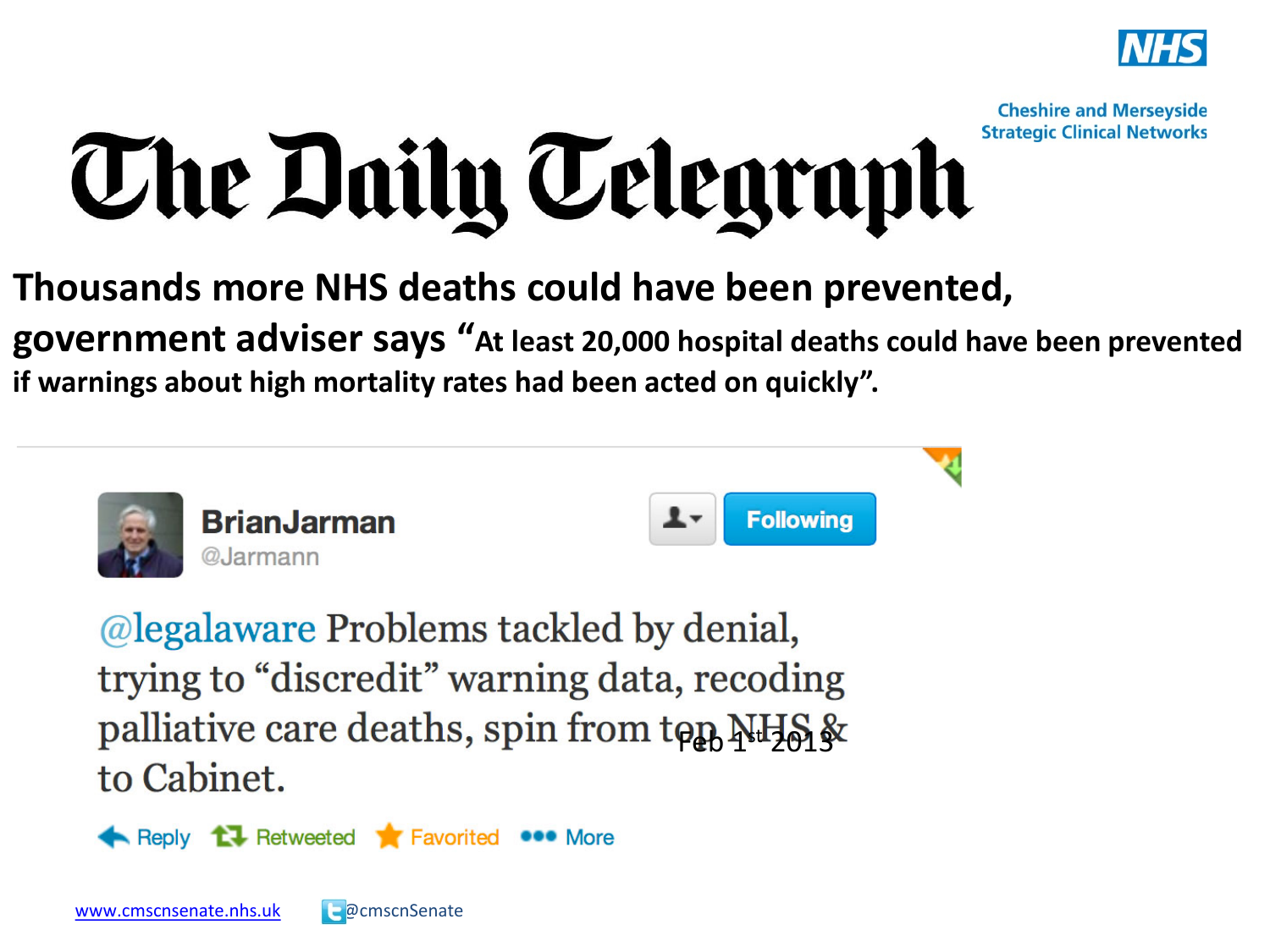

## **HSMR - controversies**

#### **Cheshire and Merseyside Strategic Clinical Networks**





#### **'Deaths averted' at hospitals put into special measures** By Smitha Mundasad Health reporter



Hospital needless deaths figure 'misleading' Dubrous but often quoted figure of 13,000 excess deaths at NHS trusts will not die away, says leading healthcare statistician

Senth Boscley, health ection<br>The Geardes, Wednesday 7.4ugust 2215 23 31857  $\Box$  Ampto comment (2)



Dr David Spiegerhafter stad news this care with his this widespread are of the number

The unsubstantiated but widely quoted figure of 13,000 excess dealts at the 14 hospital trusts recently investigated by the Keogh inquiry into mortality rates threatens to become a statistic that will not go away. according to a leading healthcare statistician.

[www.cmscnsenate.nhs.uk](http://www.cmscnsenate.nhs.uk/) @cmscnSenate

"ZOMBIE STATISTIC"



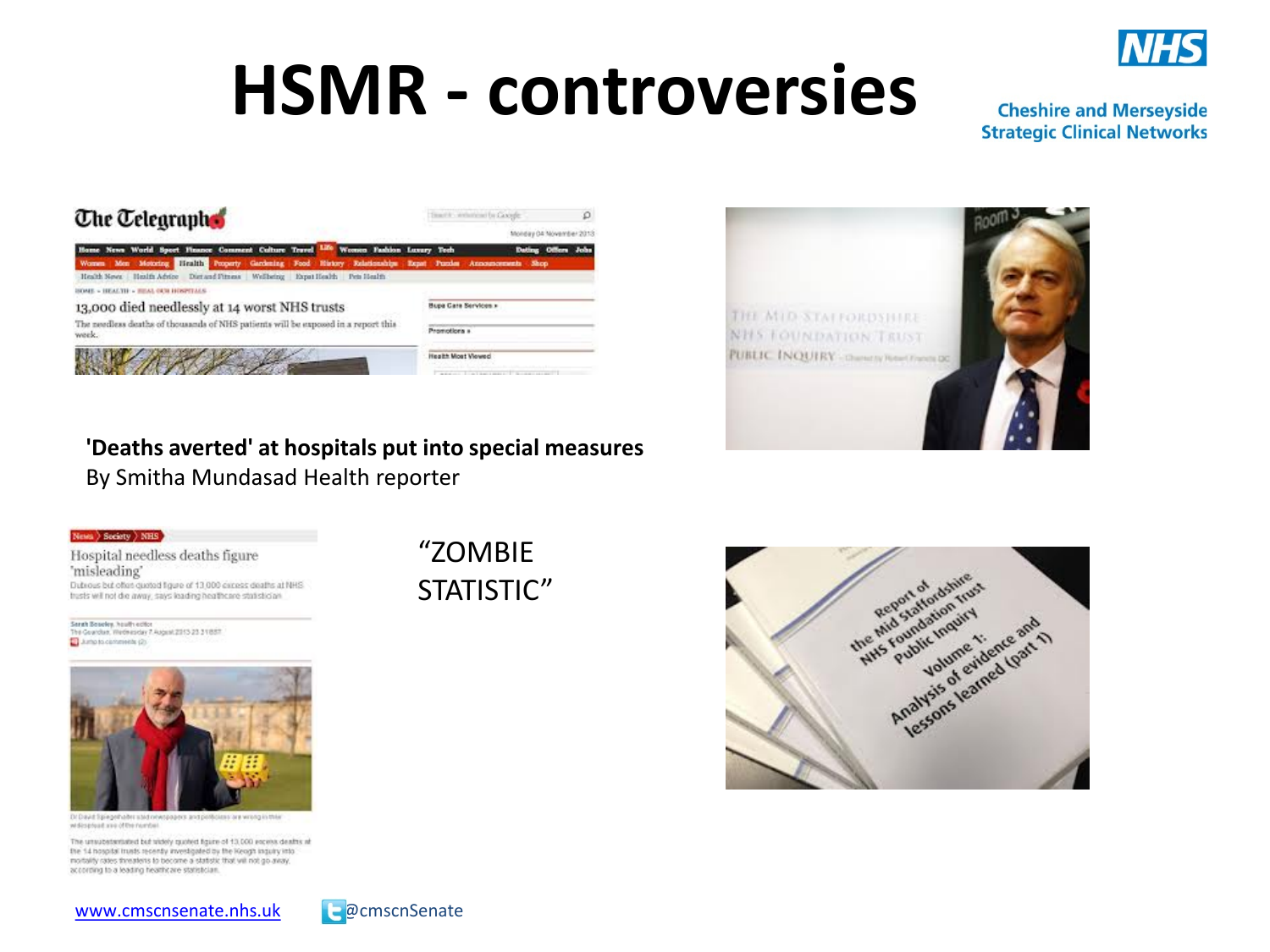# **Stroke Mortality < 75 years**



**Cheshire and Merseyside Strategic Clinical Networks** 

- ICD Codes 160 169
- Southport Mortality August 2012

In < 75 years

26 observed deaths vs 18 expected

• SHMR



- 160: Subarachnoid haemorrhage
- 161: Primary Intracerebral haemorrhage
- 162: Non traumatic haemorrhage (SDH, EDH)
- 163: Cerebral Infarction
- 164: Stroke not specified
- 165: Occlusion / stenosis of pre-cerebral arteries
- 166: Occlusion / stenosis of intracerebral arteries
- 167: Other cerebrovascular disease
- 168: Cerebrovascular disease not classified above
- 169: Sequelae of cerebrovascular disease.

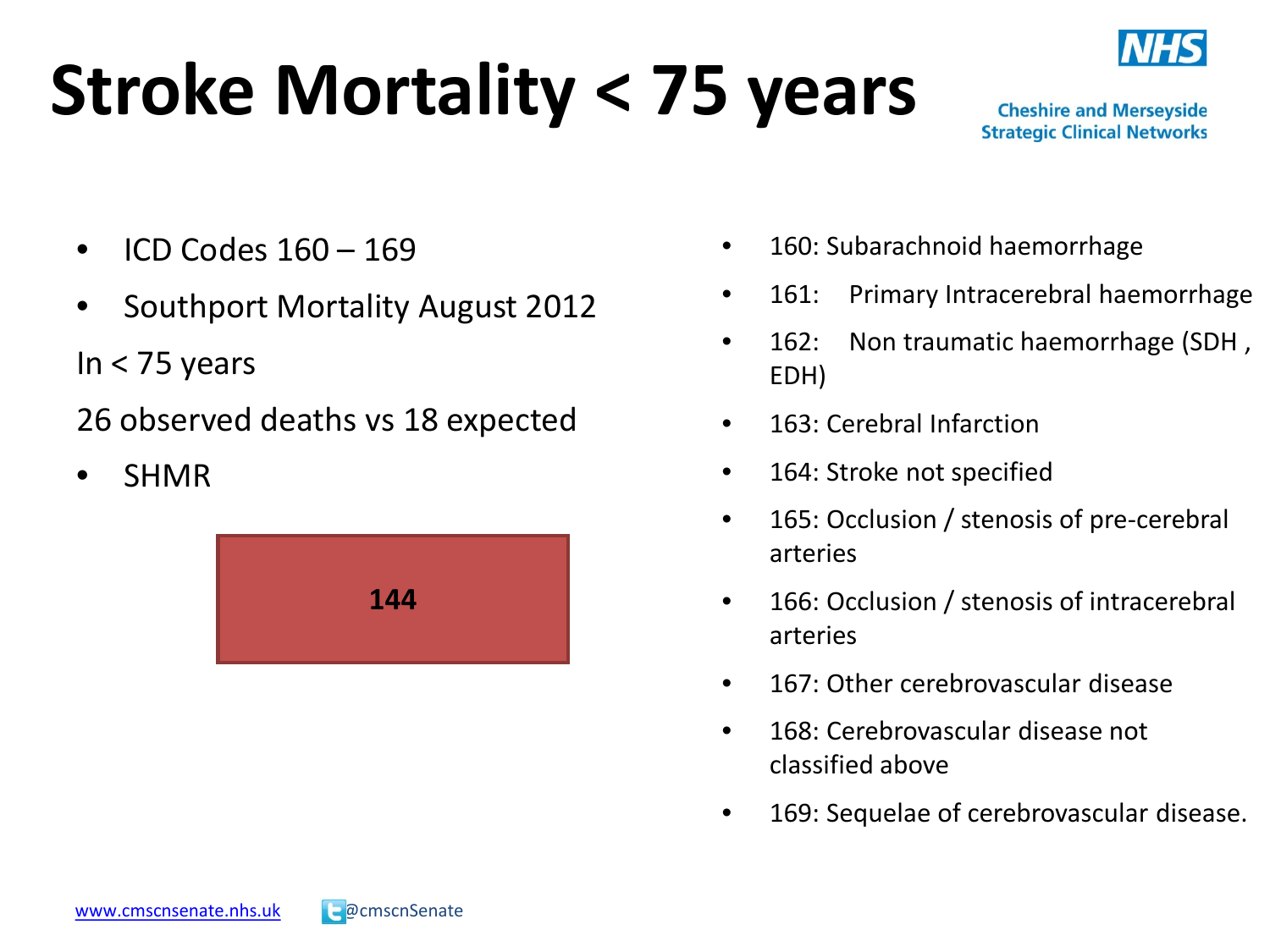

intelligence dr foster<sup>®</sup>

**Cheshire and Merseyside Strategic Clinical Networks** 

- Risk Assignment
- Attached to each patient's spell using national dataset and casemix adjusted for :-
- Derives Standardised Hopsital Mortality Rate. **SHMR**
- 95% confidence limits
- $100$  =average,
- $<$  100 = better,  $>$  100 = worse than in England.
- Age
- Sex
- Admission method
- Deprivation
- Diagnosis, Comorbidity (Charlson weighting)
- Admission source
- Emergency admissions in last 12 months
- month /year
- palliative care.

Relies on Coding rules, documentation, definitions of FCEs

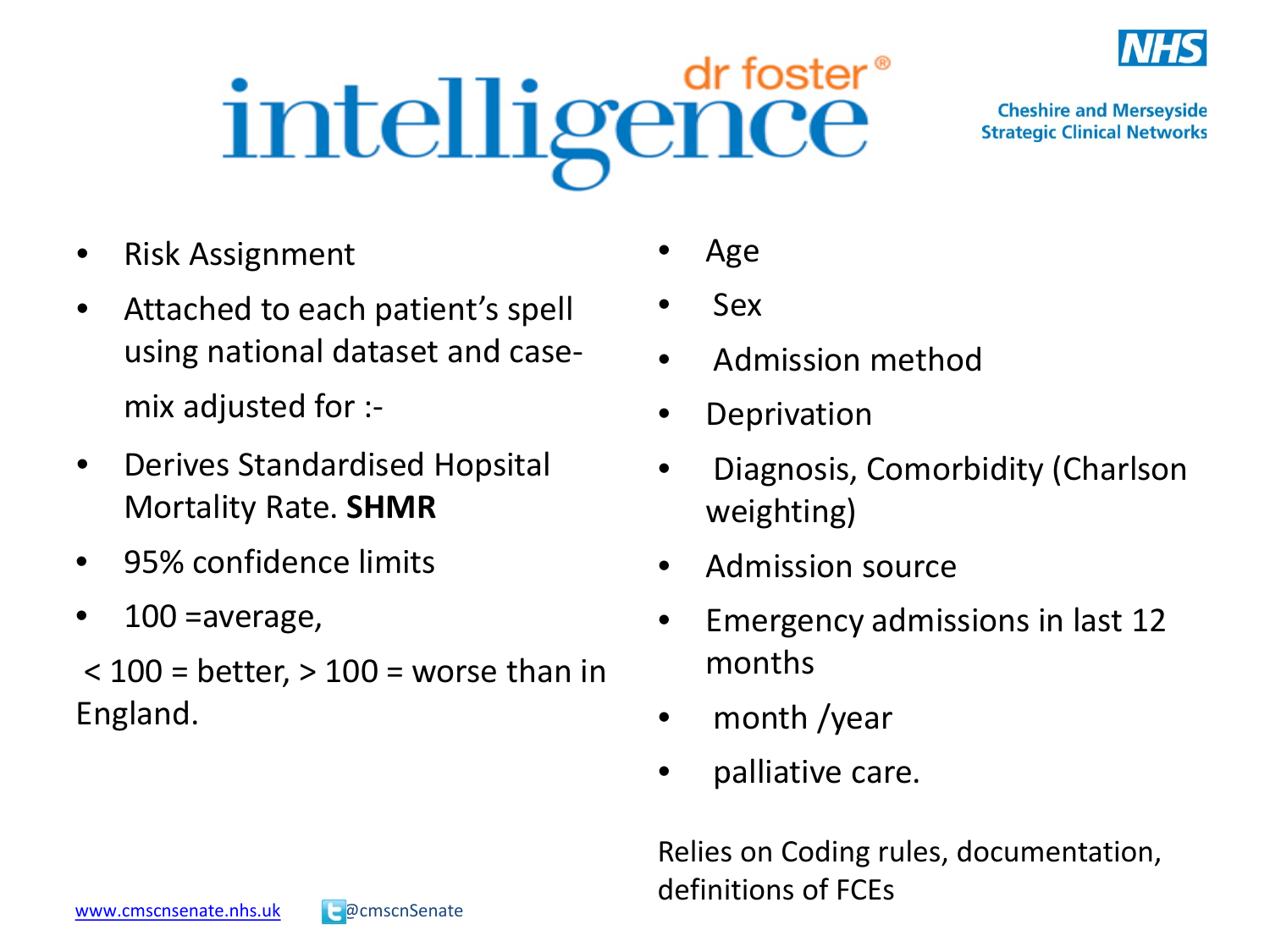

# **Observed / Expected Deaths**

**Cheshire and Merseyside Strategic Clinical Networks** 

Expected deaths

- 50 patients with  $10\%$  risk = 5 expected deaths.
- 10 patients 5% risk, 15 with 12%, 33 with 14%, 5 with 30% and 3 with 70% risk
	- $=$
- $0.5 + 1.8 + 4.6 + 1.5 + 2.1$

= 10.5 Expected deaths

14 deaths observed

$$
= 14 / 10.5 = 133
$$
 SHMR

• 95% confidence intervals calculated which is influenced by size of sample size.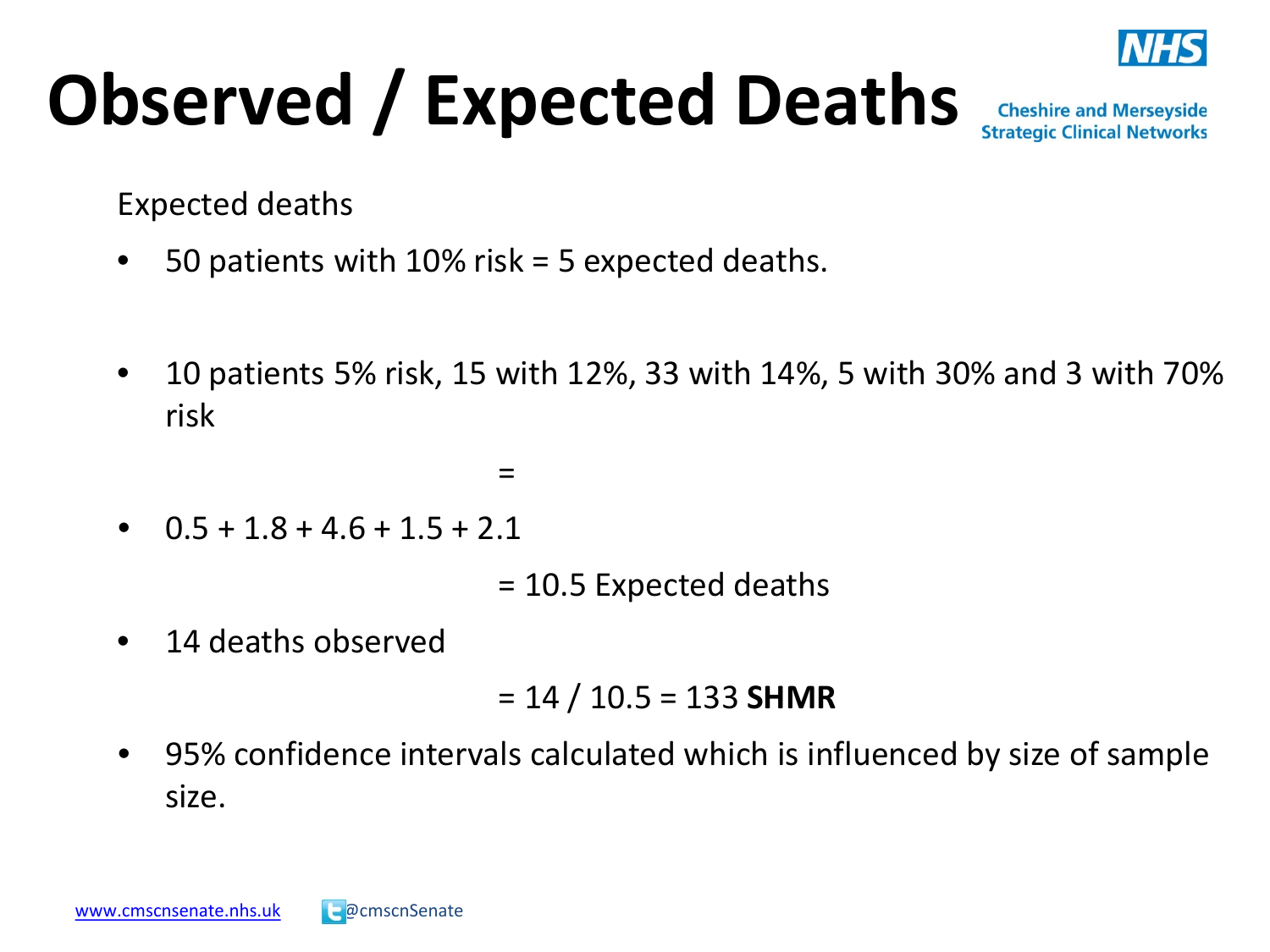# **Actions**



**Cheshire and Merseyside Strategic Clinical Networks** 

#### **Methods**

- Review all deaths
- Ensure accurate coding + Charlson co-morbiity
- Clinical review of HAP cases C+M consultant leads
- Dr Foster review
- Review diagnosis of Aspiration Pneumonia
- NG placement
- SSNAP mortality data

### **Hogan Scale**

| <b>Definition</b>                         | <b>Score</b> |
|-------------------------------------------|--------------|
| Definitely not<br>preventable             | 1            |
| Slight evidence for<br>preventability     | 2            |
| Possibly preventable<br>but less than 50% | 3            |
| Probably preventable<br>more than 50%     | 4            |
| Strong evidence for<br>preventability     | 5            |
| Definitely<br>preventable                 | 6            |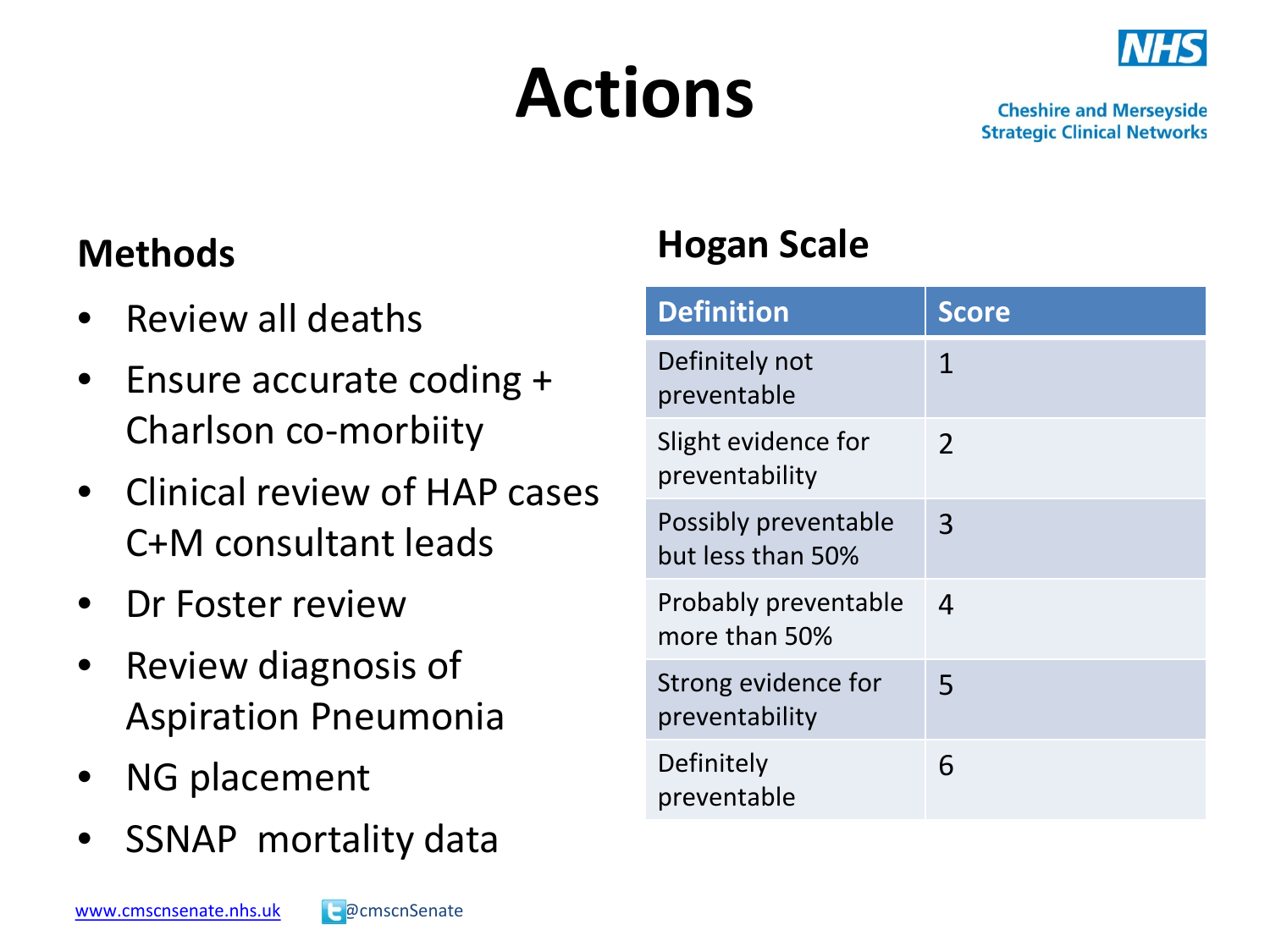## **Stroke Scales**



**Cheshire and Merseyside Strategic Clinical Networks** 

**Iscore**: A risk score to predict Death early after hospitalisation for an Acute ischaemic stroke.

• NIHSS, Age, sex, Sub-type, AF, CCF, MI , smoker, cancer, dialysis, BM > 7.5 mmol/l Saposnik et al Circulation February 2011

#### **ICH score**

• GCS, Age > 80, ICH vol > 30. Intraventricular haemorrhage, Infratentorial origin. Hemphill et al Stroke 2001 32(4) 891-897

#### **SOAR Score**

• Age, Stroke type (IS vs PICH), Oxford classification, Pre-morbid Rankin.

Myint et al Int J Stroke 2013

#### **SSNAP**

- Model A : Age, AF, ICH, NIHSS
- Model B: Age, AF, ICH, NIHSS LoC

Bray B et al Stroke 2014; 45: 3374-3380.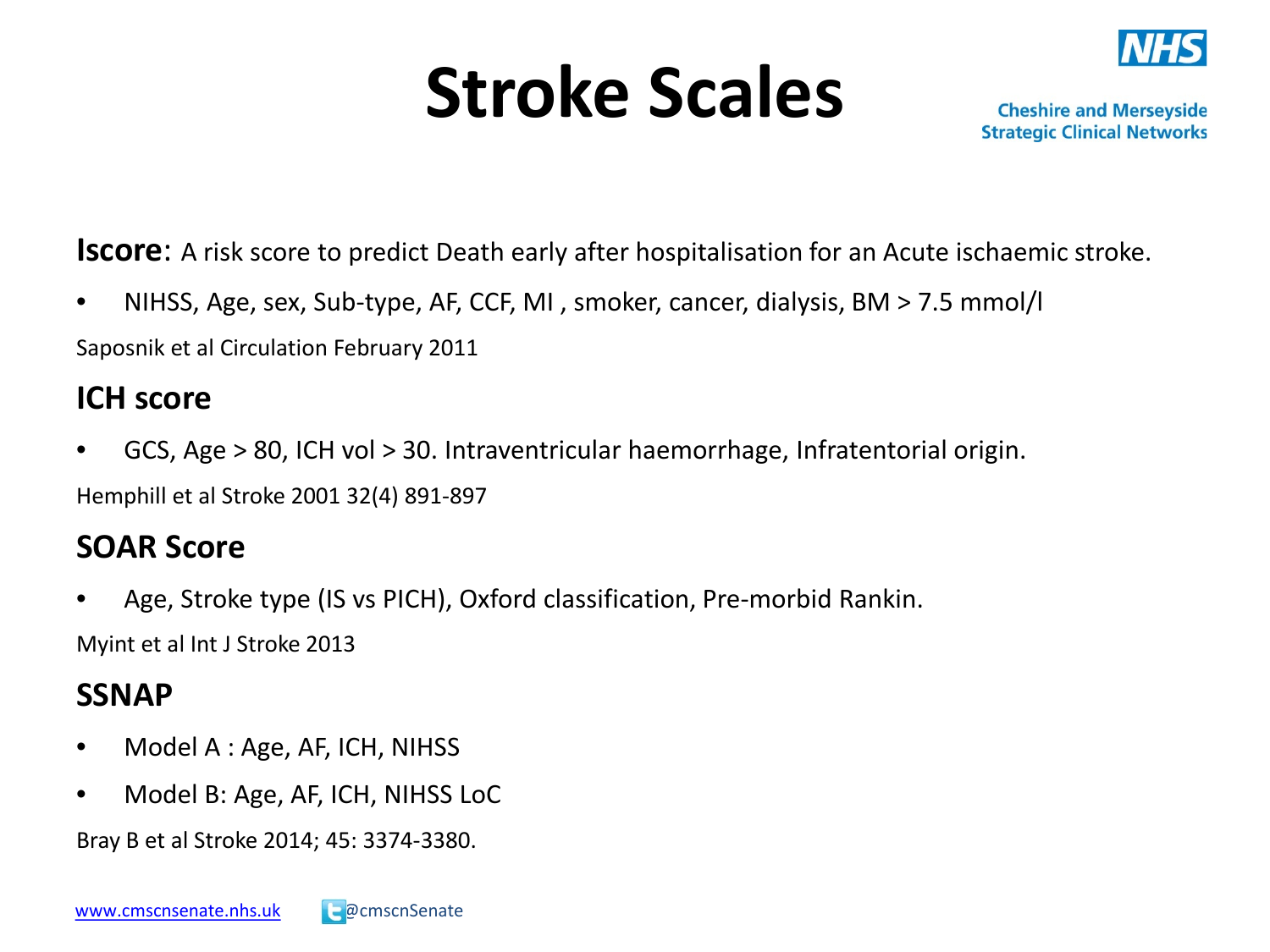

## **SSNAP Mortality Tool**

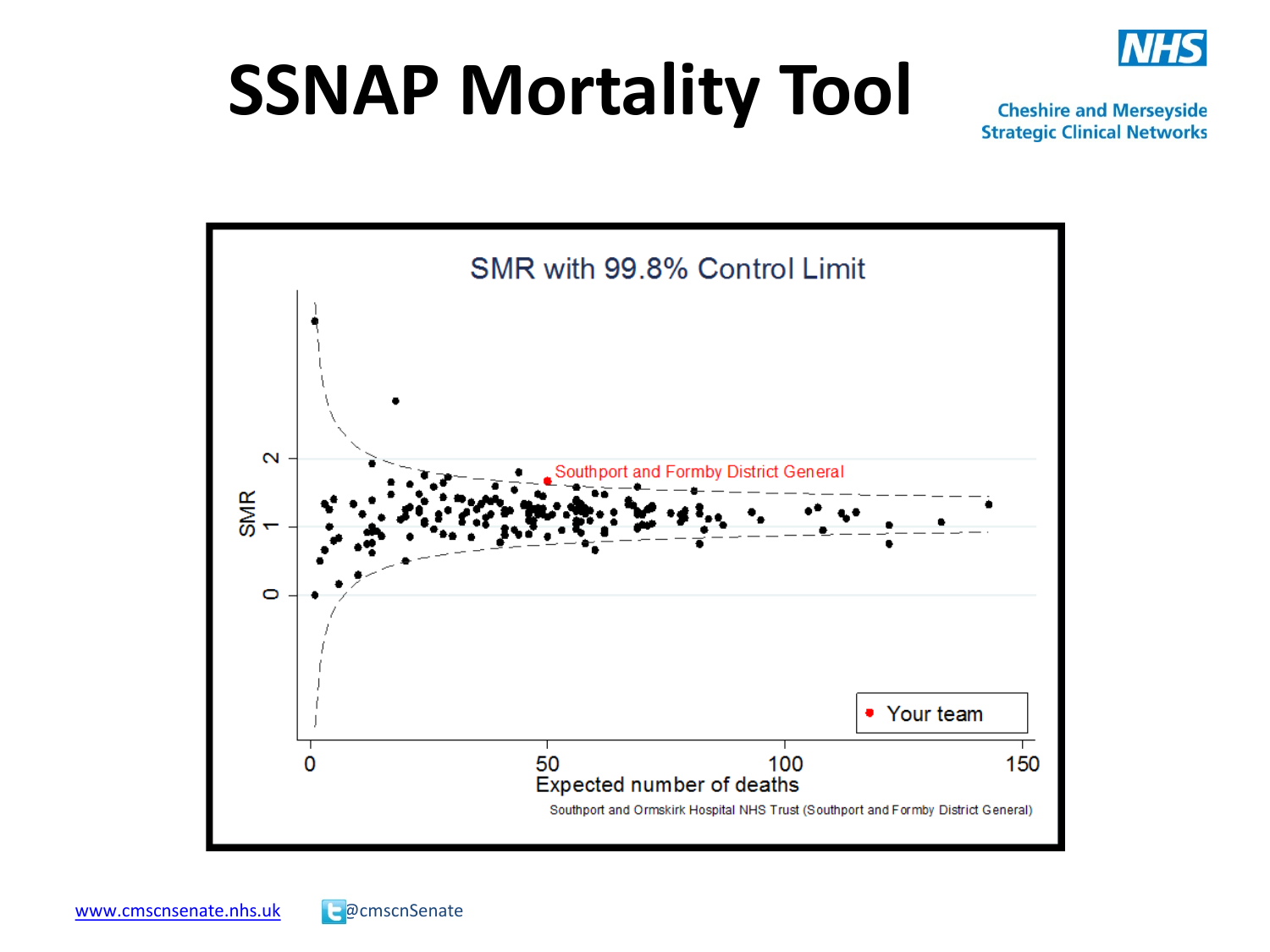

#### **Cheshire and Merseyside Annual Casemix Breakdown Strategic Clinical Networks (April 2013 - March 2014)**

- **In this cohort, your team's casemix was generally atypical compared to the national casemix:**
- Of the 5 categories (age, AF, stroke type, stroke severity, and level of consciousness) your team had:
- **0 categories with generally large standardised differences,**
- **4 categories with generally moderate differences,**
- **1 category with a generally small standardised difference compared to the national.**
- Age **moderate** *Your patients are approximately similar to the national*
- AF **moderate** *Slightly more of your patients are admitted with AF*
- Stroke type **small** *The stroke type breakdown of your patients is similar to the national*
- Stroke severity **moderate** *Your patients' strokes are typically more severe at arrival*
- [www.cmscnsenate.nhs.uk](http://www.cmscnsenate.nhs.uk/) **@**cmscnSenate • Level of consciousness **moderate** *More of your patients are conscious at arrival*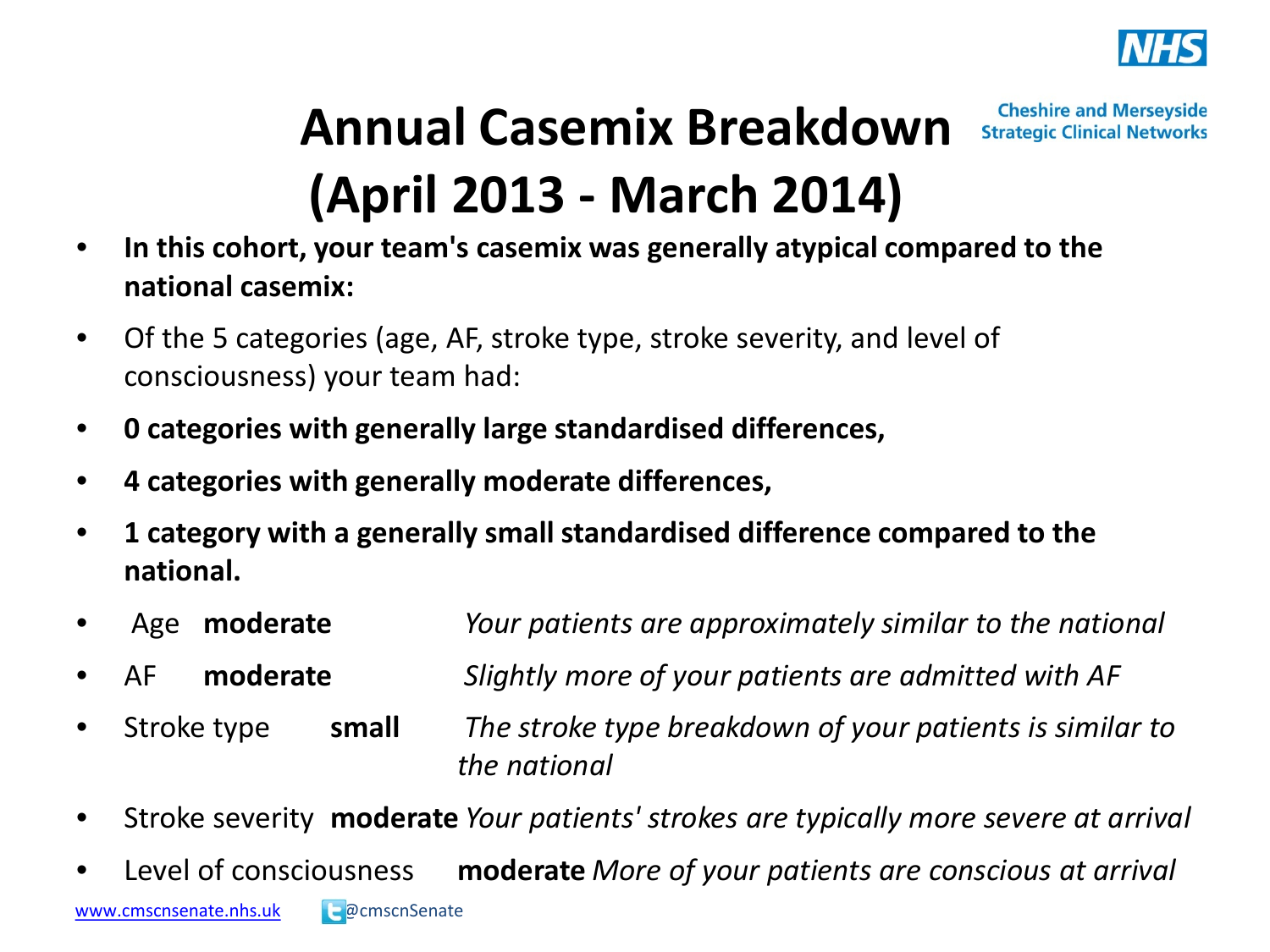## **Action**



- Prospective collection of data June 14 for coding accuracy and to understand HSMR
- RCP review service redesign, catalyst for change.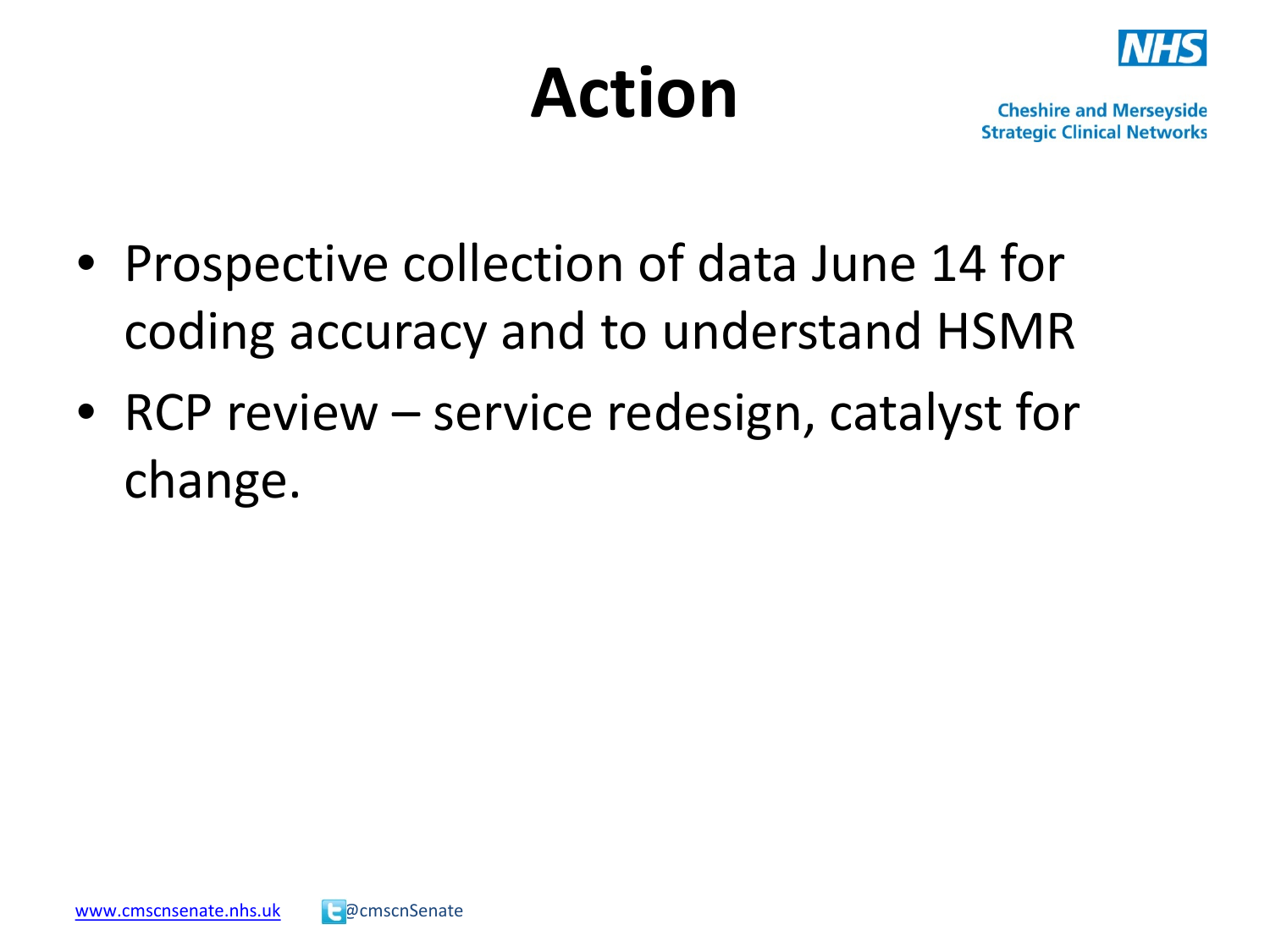

## **Dr Foster HSMR**

**Cheshire and Merseyside Strategic Clinical Networks** 



Mean Charlson Score June  $14 -$  date All = 9.4

Alive = 8.58 Deaths = 12.9

[www.cmscnsenate.nhs.uk](http://www.cmscnsenate.nhs.uk/) **@**cmscnSenate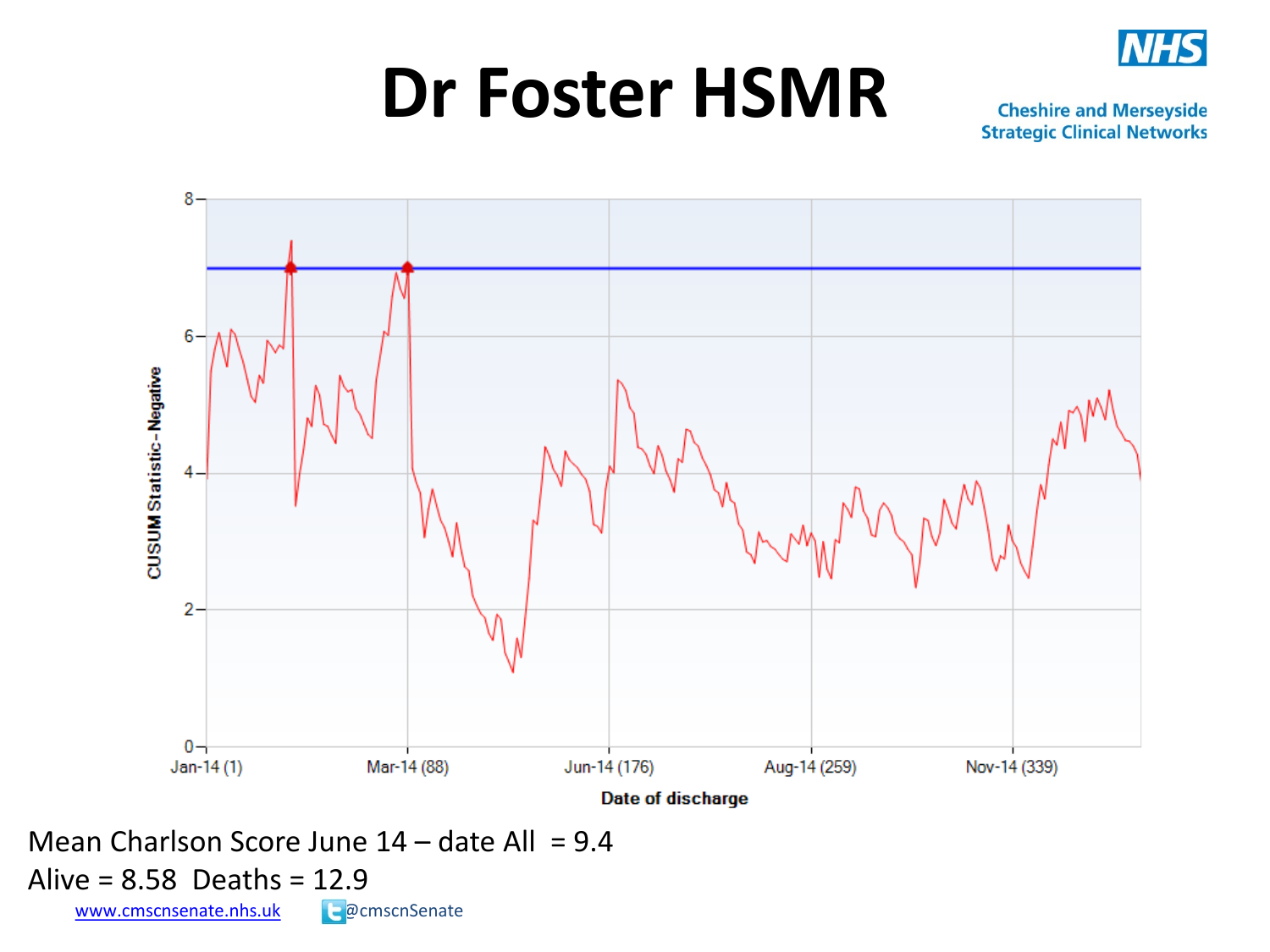

### **Stroke data June 2014 – February 2015**

[www.cmscnsenate.nhs.uk](http://www.cmscnsenate.nhs.uk/) a @cmscnSenate

| <b>Casemix</b>          | <b>National</b> | 2013-2014 Southport | June 2014-2015 |
|-------------------------|-----------------|---------------------|----------------|
| Age $> 80$ yrs          | 39.9%           | 42.1%               | 49.3%          |
| Presence of AF          | 20.7%           | 25 %                | 29.85% (27.25) |
| On anticoagulant / NB   | 38.3 % / 12.3%  | 35.9 % / 6.5 %      | 30% / 11.25%   |
| <b>Stroke Type</b>      |                 |                     |                |
| <b>Ischaemic Stroke</b> | 87.7%           | 85.3 %              | 84.3%          |
| Cerebral<br>Haemorrhage | 10.8%           | 13.6 %              | 15.7%          |
| Severity (NIHSS LoC)    |                 |                     |                |
| $\overline{0}$          | 83%             | 79.6 %              | 81.3%          |
| $\mathbf{1}$            | 10.1%           | 12.8%               | 8.2%           |
| $\overline{2}$          | 4 %             | 3.5%                | 6.3%           |
| $\overline{3}$          | 3%              | 4.1%                | 4.1%           |
| <b>Crude Mortality</b>  | 15.3%           | 23 %                | 19.4%          |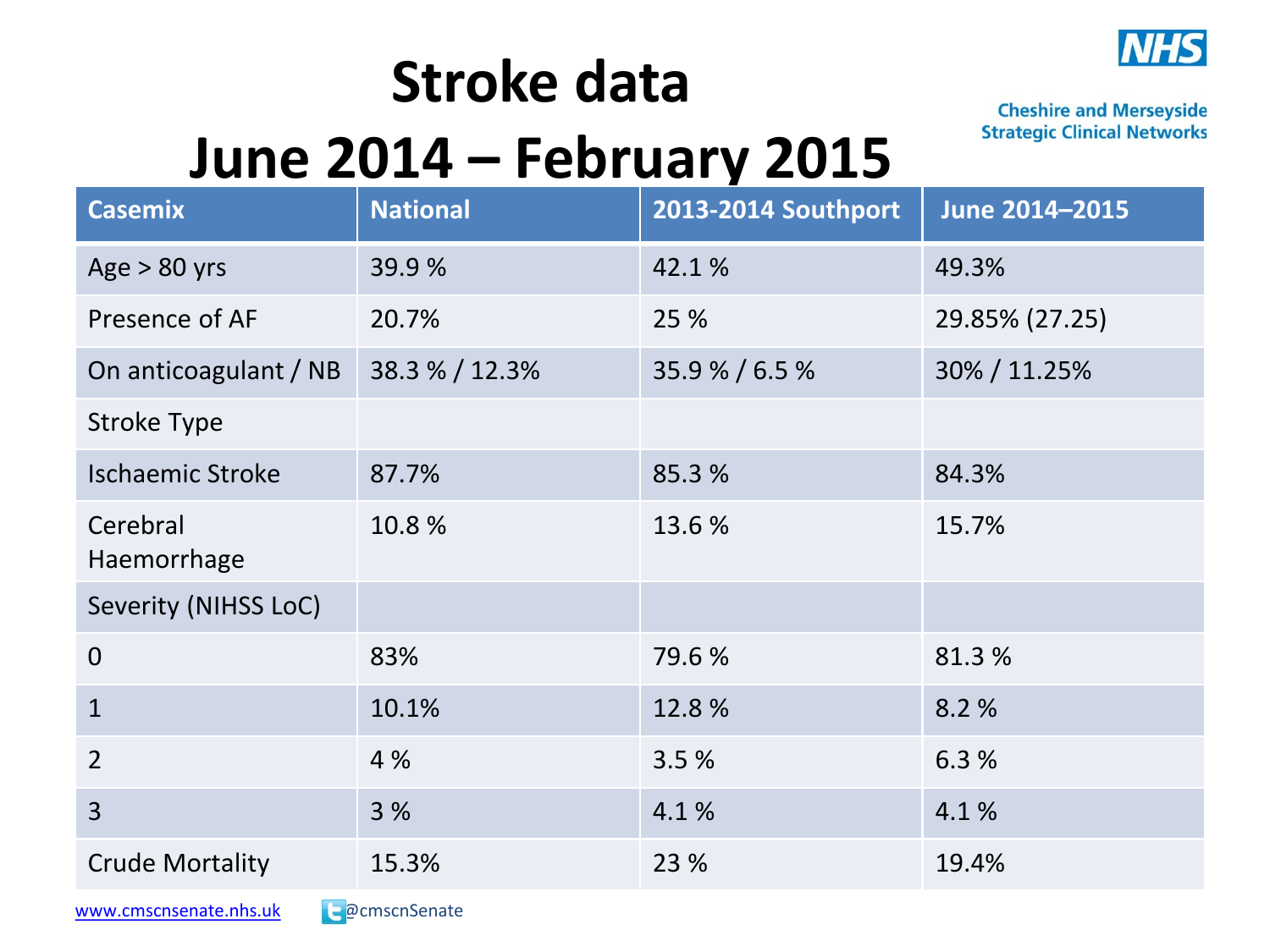

## **Stroke Prognostic models**

**Cheshire and Merseyside Strategic Clinical Networks** 

| <b>Stroke Prognostic</b><br><b>Tool</b> | <b>Observed</b> | <b>Expected</b> | <b>SMR</b> |
|-----------------------------------------|-----------------|-----------------|------------|
| Iscore / ICH                            | 52              | 52.49           | 99.1       |
| <b>SOAR</b>                             | 52              | 50.23           | 103.5      |
| Model A + Model B<br>(18.3% no NIHSS)   | 52              | 41.3            | 126        |
| Model A + Model B<br>(missed AF)        | 52              | 41.6            | 125.1      |
| Model B                                 | 52              | 43.9            | 118.4      |
| Model B<br>(Missed AF)                  | 52              | 44.2            | 117.6      |

(Model A + B may need correction factor x 1.18)

[www.cmscnsenate.nhs.uk](http://www.cmscnsenate.nhs.uk/) a @cmscnSenate

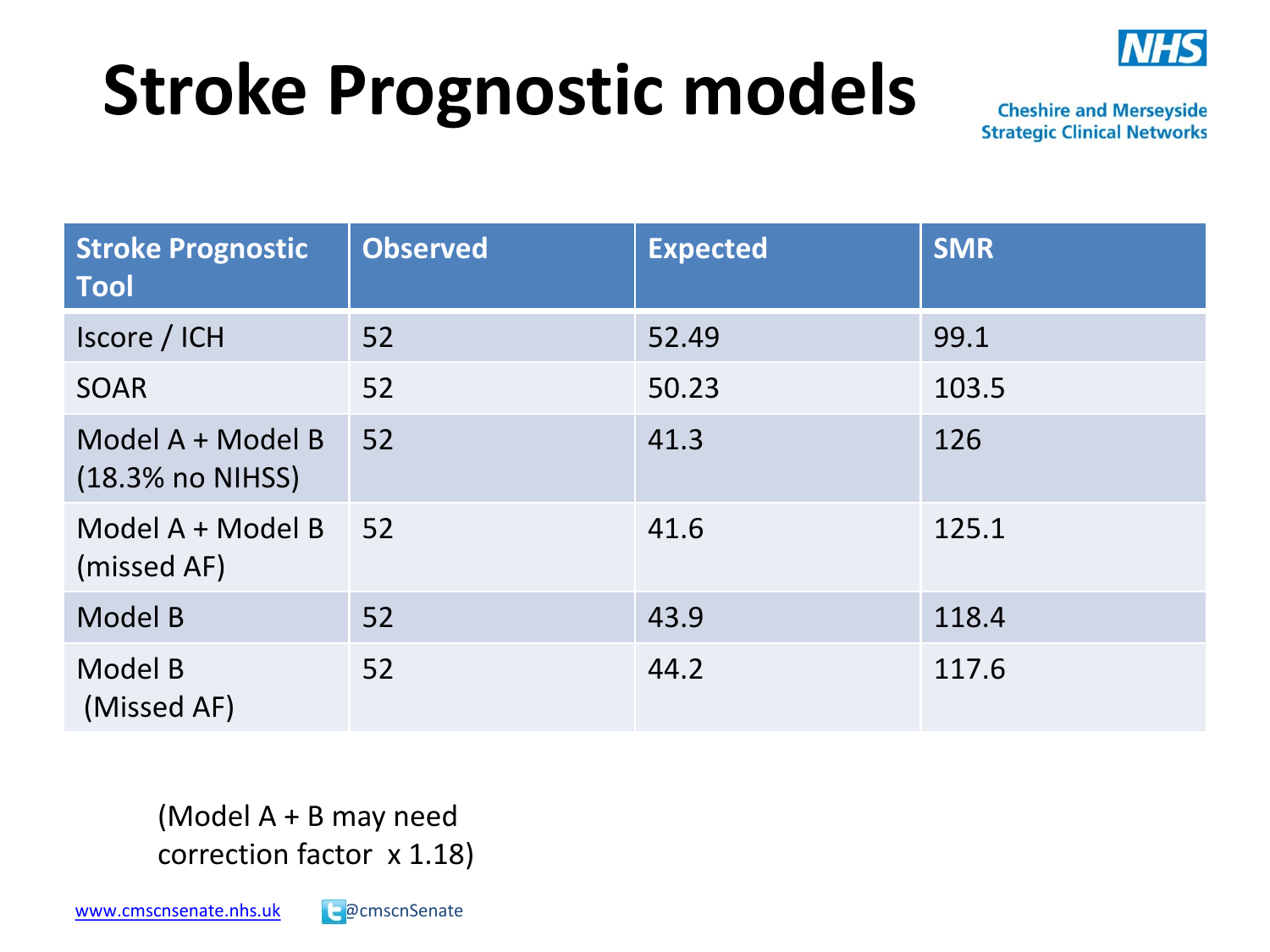

## **Stroke Types - Mortality**

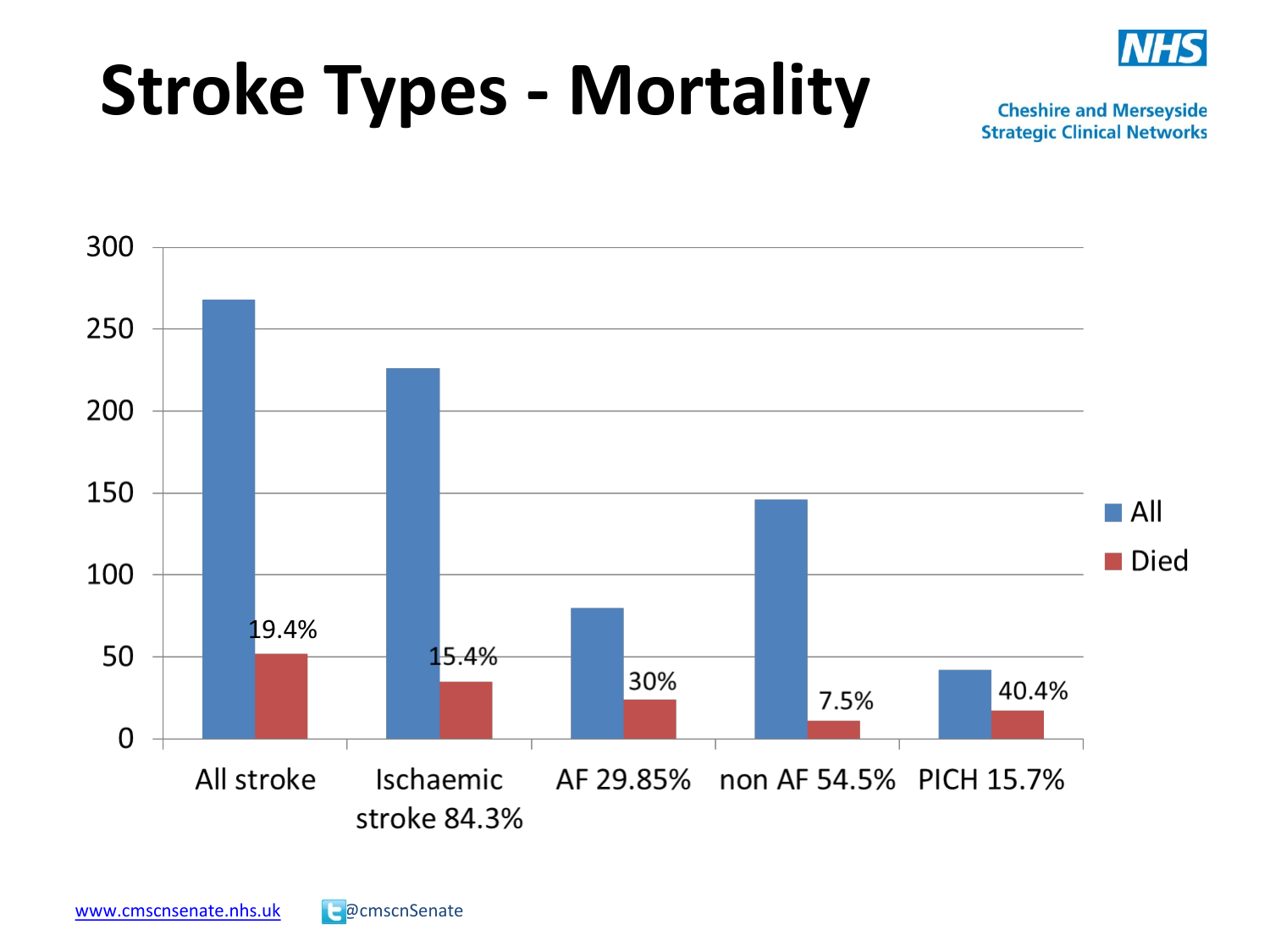### **Charlson Index – co-morbidity**



| <b>Stroke Type</b>        | <b>Charslon Index mean</b> |
|---------------------------|----------------------------|
| Ischaemic stroke          | 9.6                        |
| IS - deaths               | 14.2                       |
| Ischaemic stroke - AF     | 12.4                       |
| AF- deaths                | 15.3                       |
| Ischaemic stroke -non AF  | 8.1                        |
| Non AF - deaths           | 13.1                       |
| Intracerebral Haemorrhage | 8.3                        |
| PICH - deaths             | 10.3                       |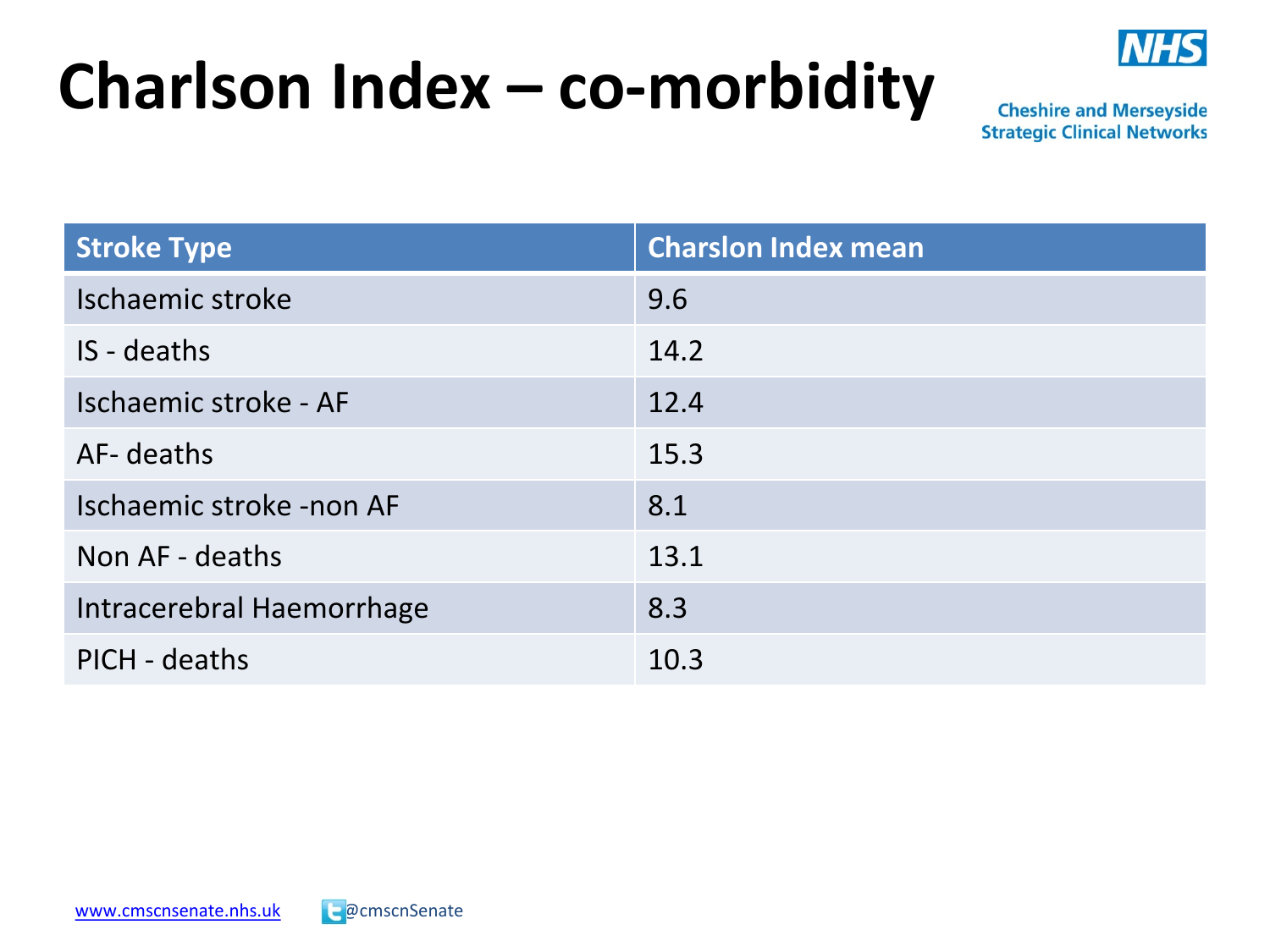#### **NHS**

## **Hogan Scale**

| Hogan Scale | <b>Clinical review</b> |
|-------------|------------------------|
|             | 44                     |
|             | 6                      |
| 3           |                        |
|             |                        |
| כ           | 0                      |
|             |                        |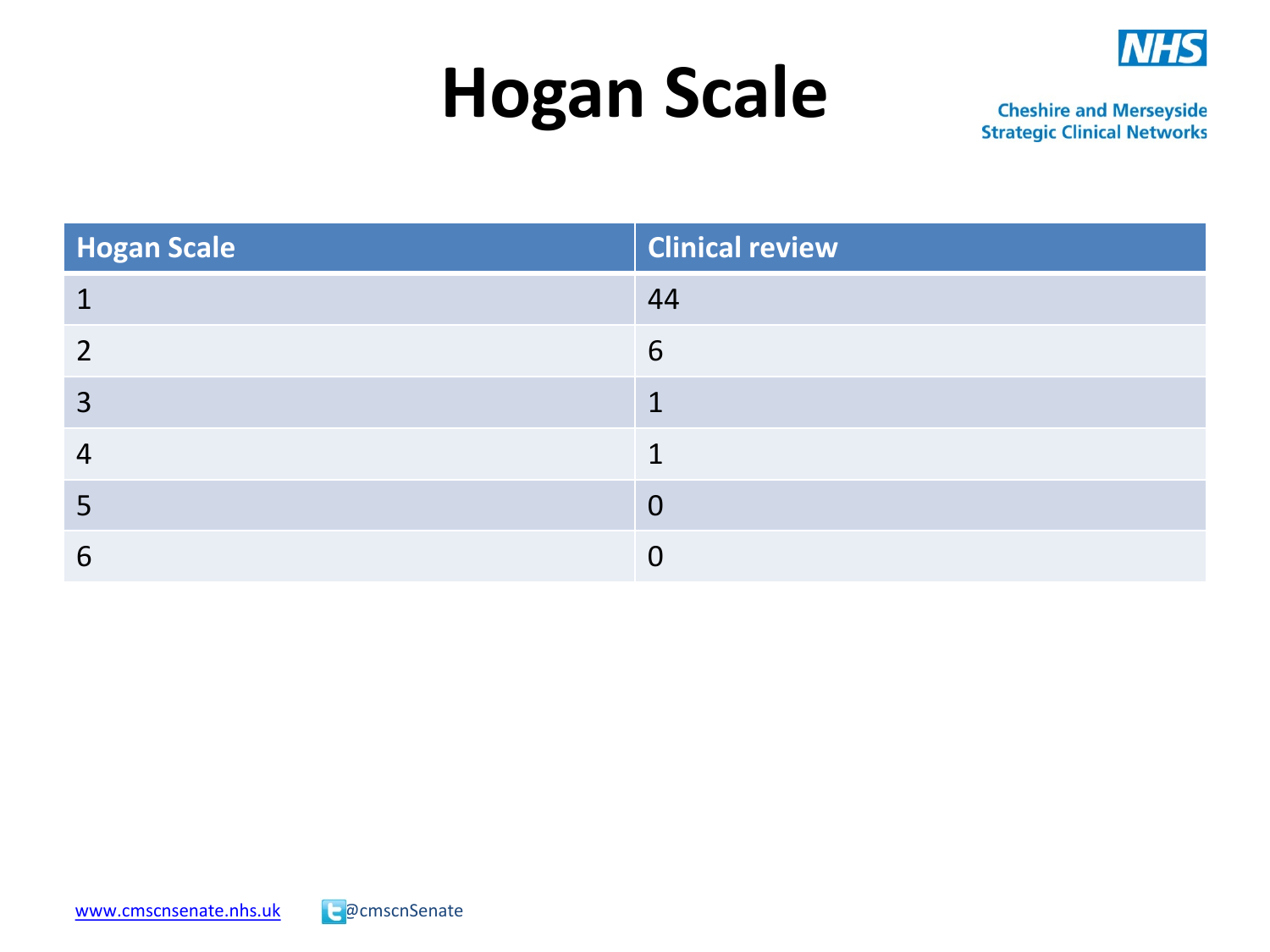# **Atrial Fibrillation**



- 80 / 268 patients in AF (29.85%)
- $58/80 > 80$  yrs (72.5%) cf non AF ischaemic strokes 51/146 (34.9%).
- 24/80 (30%) anti-coagulated 9/80 (11.25%) clinical decision not to anti-coagulate.
- 20/24 (83.3%) deaths  $> 80$  yrs
- 11/146 (7.5%) non AF ischaemic strokes died  $9/11$   $(81.8%) > 80$  years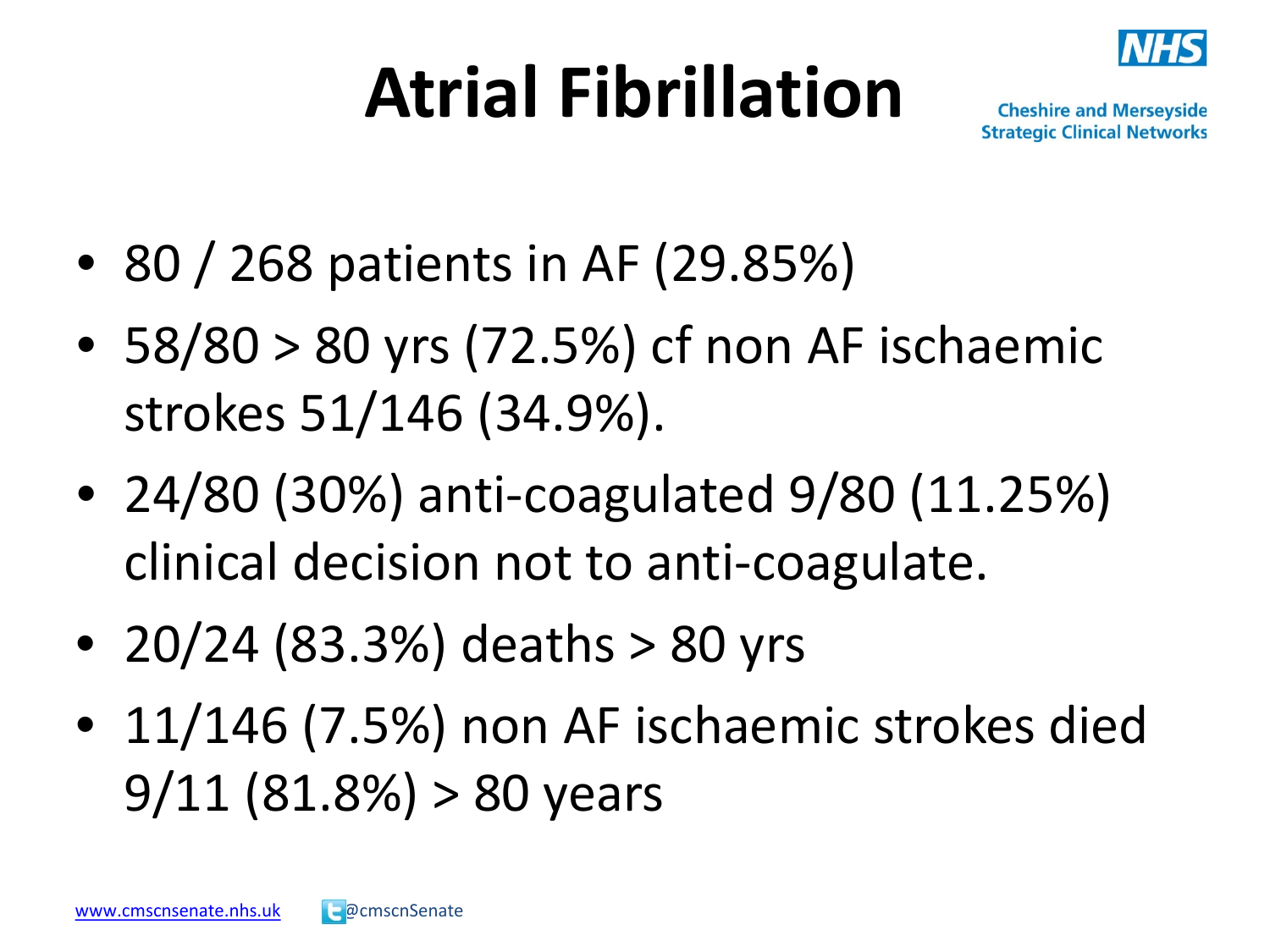

## **Atrial Fibrillation**

**Cheshire and Merseyside Strategic Clinical Networks** 

### CCGs

- England Prevalence 1.6% expected 2.4%
- West Lancashire CCG prevalence 1.8% expected 2.7%
- Southport and Formby CCG prevalence 2.2% expected 3.4% (S+F has 3rd oldest CCG pop Eng + Wales).

West Lancashire CCG

• Register maintenance 100%, Stroke risk assessed CHADS 2 97.82%, CHADS  $2 > 1$  on anticoagulation 45.9%, (exception 18.24%) intervention = 64.1%

Southport and Formby CCG

• Register maintenance 100%, Stroke risk assessed CHADS 2 96.66 %, CHADS  $2 > 1$  on anticoagulation 44.9%, (exception 19.14%) intervention = 64.0%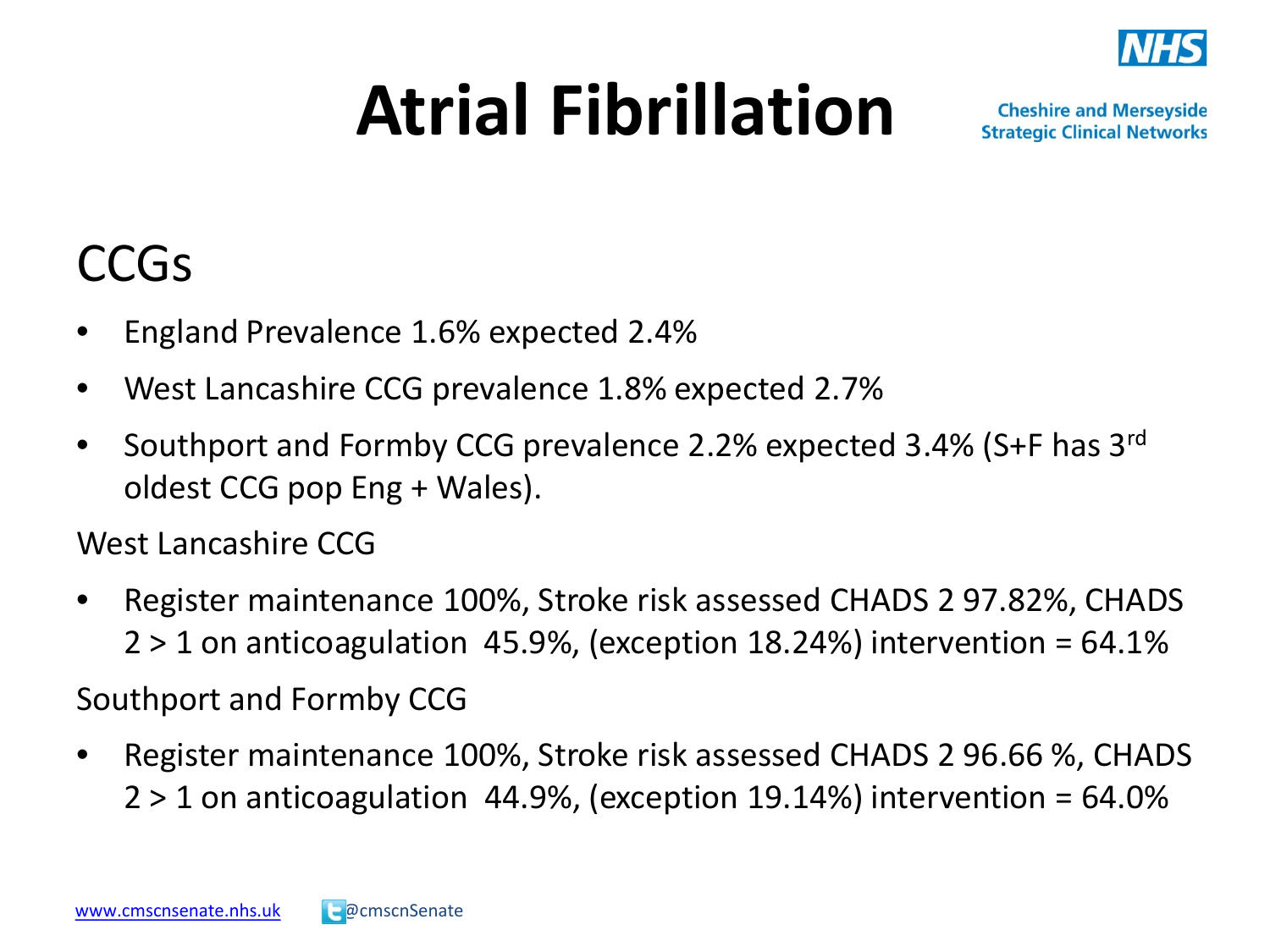

## **Intra-cerebral Haemorrhage**

- $\bullet$  17/42 ICHs died
- 23 /42 (54.7%) > 80 years  $11/17$  (64.7%) deaths > 80 years

| Stroke<br>l model l | <b>ICH Score SOAR</b> |       | <b>SSNAP</b><br>  Model A | <b>SSNAP</b><br>Model B |
|---------------------|-----------------------|-------|---------------------------|-------------------------|
| <b>SMR</b>          | 81.4                  | 110.3 | 112.5                     | 106.7                   |